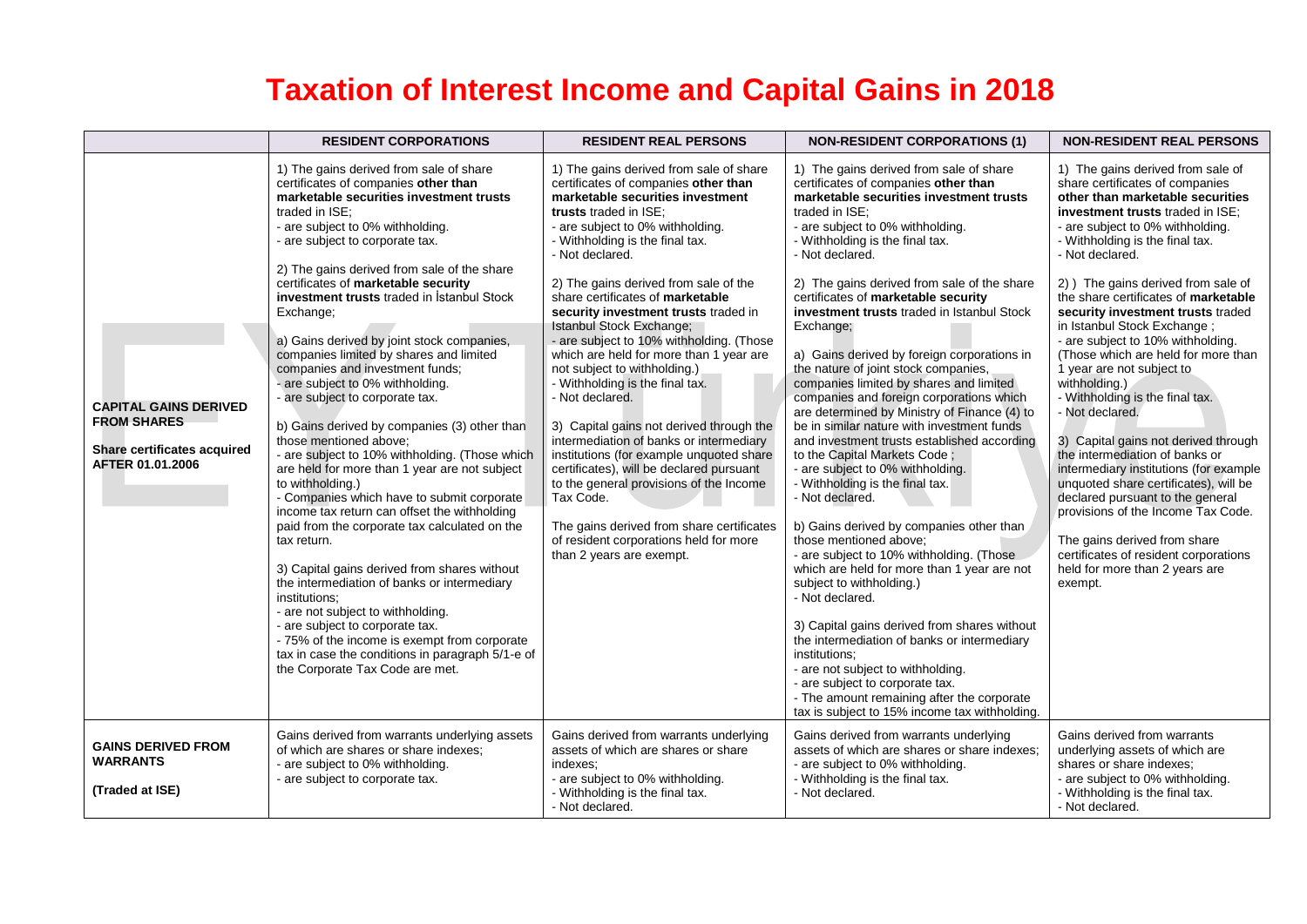|                                                                                                                                                                              | <b>RESIDENT CORPORATIONS</b>                                                                                                                                                                                                                                                                                                                                                                                                                                                                                                                                               | <b>RESIDENT REAL PERSONS</b>                                                                                                                                                                                                                                                                                                                                                                                                                                                                                                                                                                                                                                                                                                                                                                              | <b>NON-RESIDENT CORPORATIONS (1)</b>                                                                                                                                                                                                                                                                                                                                                                                                                                                                                                                                                                                                                                                                                                    | <b>NON-RESIDENT REAL PERSONS</b>                                                                                                                                                               |
|------------------------------------------------------------------------------------------------------------------------------------------------------------------------------|----------------------------------------------------------------------------------------------------------------------------------------------------------------------------------------------------------------------------------------------------------------------------------------------------------------------------------------------------------------------------------------------------------------------------------------------------------------------------------------------------------------------------------------------------------------------------|-----------------------------------------------------------------------------------------------------------------------------------------------------------------------------------------------------------------------------------------------------------------------------------------------------------------------------------------------------------------------------------------------------------------------------------------------------------------------------------------------------------------------------------------------------------------------------------------------------------------------------------------------------------------------------------------------------------------------------------------------------------------------------------------------------------|-----------------------------------------------------------------------------------------------------------------------------------------------------------------------------------------------------------------------------------------------------------------------------------------------------------------------------------------------------------------------------------------------------------------------------------------------------------------------------------------------------------------------------------------------------------------------------------------------------------------------------------------------------------------------------------------------------------------------------------------|------------------------------------------------------------------------------------------------------------------------------------------------------------------------------------------------|
| <b>DIVIDEND INCOME</b><br><b>DERIVED FROM SHARES</b><br>(EXCLUDING MARKETABLE<br><b>SECURITIES INVESTMENT</b><br><b>TRUSTS AND REAL ESTATE</b><br><b>INVESTMENT TRUSTS)</b>  | - Not subject to withholding.<br>- Those derived from resident corporations<br>(including venture capital investments funds<br>and trusts) are exempt from corporate tax.<br>(Corporate Tax Code 5/1-a).                                                                                                                                                                                                                                                                                                                                                                   | - 15% withholding is applied by the<br>corporation distributing the dividend.(0%<br>for venture capital investment funds and<br>trusts)<br>- Half of the dividend income derived from<br>resident corporations (before withholding)<br>is declared with an annual tax return in<br>case its total amount together with other<br>capital gains from marketable securities<br>and rent income from immovable property<br>which are subject to tax through<br>withholding, exceeds the declaration limit<br>(TL 34.000 for 2018). (Excluding the<br>income mentioned in the Temporary<br>Article 62 of the Income Tax Code).<br>- In this case, the whole withholding<br>amount applied by the corporation which<br>distributed the dividends is offset from the<br>income tax calculated on the tax return. | - 15% withholding is applied by the corporation<br>distributing the dividend.(0% for venture<br>capital investment funds and trusts)<br>- Withholding is the final tax.<br>- Not declared.                                                                                                                                                                                                                                                                                                                                                                                                                                                                                                                                              | - 15% withholding is applied by the<br>corporation distributing the dividend.(<br>0% for venture capital investment<br>funds and trusts)<br>- Withholding is the final tax.<br>- Not declared. |
| <b>DIVIDEND INCOME</b><br><b>DERIVED FROM SHARES</b><br>OF MARKETABLE<br><b>SECURITIES INVESTMENT</b><br><b>TRUSTS AND REAL</b><br><b>ESTATE INVESTMENT</b><br><b>TRUSTS</b> | - Not subject to withholding.<br>Subject to corporate tax.                                                                                                                                                                                                                                                                                                                                                                                                                                                                                                                 | Withholding is applied by the corporation<br>distributing the dividend (%0).<br>- Half of the dividend income derived from<br>resident corporations (before withholding)<br>is declared with an annual tax return in<br>case its total amount together with other<br>capital gains from marketable securities<br>and rent income from immovable property<br>which are subject to tax through<br>withholding, exceeds the declaration limit<br>(TL 34.000 for 2018)                                                                                                                                                                                                                                                                                                                                        | - Withholding is applied by the corporation<br>distributing the dividend (0%).<br>- Withholding is the final tax.<br>- Not declared.                                                                                                                                                                                                                                                                                                                                                                                                                                                                                                                                                                                                    | - Withholding is applied by the<br>corporation distributing the dividend<br>$(0\%)$ .<br>- Withholding is the final tax.<br>- Not declared.                                                    |
| <b>INTEREST INCOME</b><br><b>DERIVED FROM</b><br><b>GOVERNMENT BONDS</b><br><b>AND TREASURY BILLS</b><br>Those issued <b>AFTER</b><br>01.01.2006.                            | 1) Interest income derived by joint stock<br>companies, companies limited by shares<br>and limited companies and investment<br>funds:<br>- is subject to 0% withholding.<br>is subject to corporate tax.<br>2) Interest income derived by companies (3)<br>other than those mentioned above:<br>- Gold backed government domestic debt<br>securities are subject to 0 % withholding,<br>-Others are subject to 10 % withholding.<br>- Companies which have to submit tax return<br>can offset the withholding paid from the<br>corporate tax calculated on the tax return. | - Gold backed government domestic debt<br>securities are subject to 0 % withholding,<br>-Others are subject to 10 % withholding.<br>- Withholding is the final tax.<br>- Not declared.                                                                                                                                                                                                                                                                                                                                                                                                                                                                                                                                                                                                                    | 1) Interest income derived by foreign<br>corporations in the nature of joint stock<br>companies, companies limited by shares and<br>limited companies and foreign corporations<br>which are determined by Ministry<br>of Finance (4) to be in similar nature with<br>investment funds and investment trusts<br>established according to the Capital Markets<br>Code:<br>- is subject to 0% withholding.<br>- Withholding is the final tax.<br>- Not declared.<br>2) Interest income derived by companies other<br>than those mentioned above:<br>- Gold backed government domestic debt<br>securities are subject to 0 % withholding,<br>-Others are subject to 10 % withholding.<br>- Withholding is the final tax.<br>- Not declared. | - Gold backed government domestic<br>debt securities are subject to 0 %<br>withholding,<br>-Others are subject to 10 %<br>withholding.<br>- Withholding is the final tax.<br>- Not declared.   |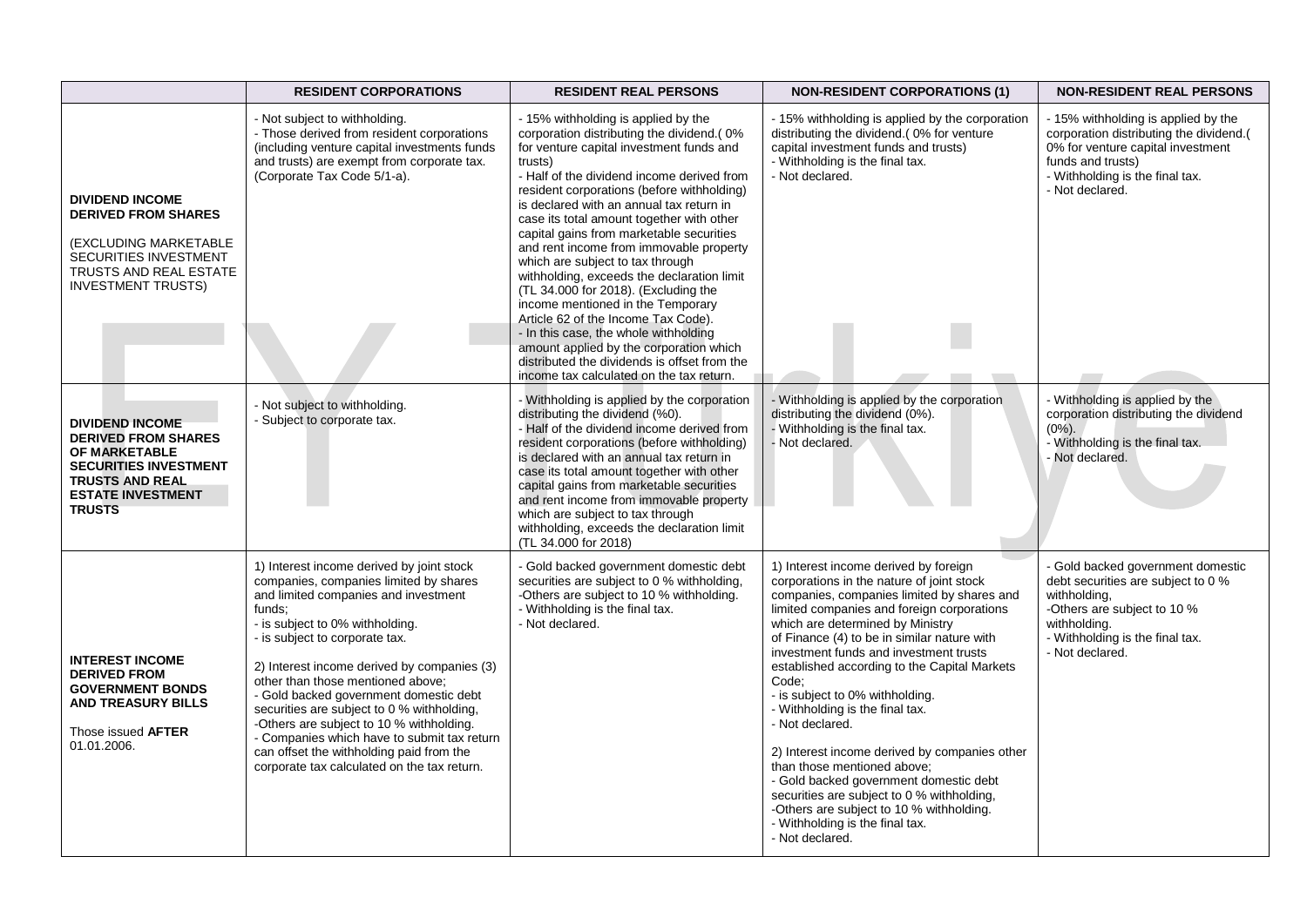|                                                                                                                                                                       | <b>RESIDENT CORPORATIONS</b>                                                                                                                                                                                                                                                                                                                                                                                                                                                                                                                               | <b>RESIDENT REAL PERSONS</b>                                                                                                                                                                                                                                                                                                                                                                                                                               | <b>NON-RESIDENT CORPORATIONS (1)</b>                                                                                                                                                                                                                                                                                                                                                                                                                                                                                                                                                                                                                                                                                 | <b>NON-RESIDENT REAL PERSONS</b>                                                                                                                                                             |
|-----------------------------------------------------------------------------------------------------------------------------------------------------------------------|------------------------------------------------------------------------------------------------------------------------------------------------------------------------------------------------------------------------------------------------------------------------------------------------------------------------------------------------------------------------------------------------------------------------------------------------------------------------------------------------------------------------------------------------------------|------------------------------------------------------------------------------------------------------------------------------------------------------------------------------------------------------------------------------------------------------------------------------------------------------------------------------------------------------------------------------------------------------------------------------------------------------------|----------------------------------------------------------------------------------------------------------------------------------------------------------------------------------------------------------------------------------------------------------------------------------------------------------------------------------------------------------------------------------------------------------------------------------------------------------------------------------------------------------------------------------------------------------------------------------------------------------------------------------------------------------------------------------------------------------------------|----------------------------------------------------------------------------------------------------------------------------------------------------------------------------------------------|
| <b>CAPITAL GAINS DERIVED</b><br><b>FROM GOVERNMENT</b><br><b>BONDS AND TREASURY</b><br><b>BILLS</b><br>Those issued AFTER1.1.2006                                     | 1) Gains derived by joint stock companies,<br>companies limited by shares and limited<br>companies and investment funds;<br>- are subject to 0% withholding.<br>- are subject to corporate tax.<br>2) Gains derived by companies (3) other<br>than those mentioned above:<br>- Gold backed government domestic debt<br>securities are subject to 0 % withholding,<br>-Others are subject to 10 % withholding.<br>- Companies which have to submit tax<br>return can offset the withholding paid from<br>the corporate tax calculated on the tax<br>return. | - Gold backed government domestic debt<br>securities are subject to 0 % withholding,<br>-Others are subject to 10 % withholding.<br>- Withholding is the final tax.<br>- Not declared.                                                                                                                                                                                                                                                                     | 1) Gains derived by foreign corporations in<br>the nature of joint stock<br>companies, companies limited by shares<br>and limited companies and foreign<br>corporations which are determined by<br>Ministry of Finance (4) to be in similar<br>nature with investment funds and<br>investment trusts established according to<br>the Capital Markets Code;<br>- are subject to 0% withholding.<br>- Withholding is the final tax.<br>- Not declared.<br>2) Gains derived by companies other than<br>those mentioned above:<br>- Gold backed government domestic debt<br>securities are subject to 0 % withholding,<br>-Others are subject to 10 % withholding.<br>- Withholding is the final tax.<br>- Not declared. | - Gold backed government domestic<br>debt securities are subject to 0 %<br>withholding,<br>-Others are subject to 10 %<br>withholding.<br>- Withholding is the final tax.<br>- Not declared. |
| <b>INTEREST INCOME</b><br><b>DERIVED FROM THE</b><br><b>EUROBONDS ISSUED BY</b><br>THE UNDERSECRETARIAT<br>OF TREASURY                                                | - Subject to withholding (0%).<br>- Subject to corporate tax.                                                                                                                                                                                                                                                                                                                                                                                                                                                                                              | Subject to withholding (0%).<br>The exchange rate difference over the principal<br>value arising during redemption is not considered as<br>income.<br>- Inflation discount is not applicable.<br>- The entire gains are declared if the interest income<br>derived exceeds TL 34.000 for 2018 together with<br>capital gains from other marketable securities and<br>rent income from immovable property that were<br>subjected to withholding.            | - Subject to withholding (0%).<br>- Not declared.                                                                                                                                                                                                                                                                                                                                                                                                                                                                                                                                                                                                                                                                    | - Subject to withholding (0%).<br>- Not declared.                                                                                                                                            |
| <b>CAPITAL GAINS DERIVED</b><br><b>FROM THE EUROBONDS</b><br><b>ISSUED BY THE</b><br>UNDERSECRETARIAT OF<br><b>TREASURY</b><br>Those issued <b>BEFORE</b><br>1.1.2006 | - Not subject to withholding.<br>- Subject to corporate tax.                                                                                                                                                                                                                                                                                                                                                                                                                                                                                               | - Not subject to withholding.<br>- The capital gains are calculated on Turkish Lira<br>basis.<br>- The acquisition cost can be increased at Producer<br>Price Index rate of increase for each month except<br>for the month of discharge, unconditionally.<br>- Capital losses are offset from capital gains. (2)<br>- TL 27.000 together with the other capital gains for<br>2018 is exempt from tax. The portion exceeding the<br>exemption is declared. | - Not subject to withholding.<br>- Not declared.                                                                                                                                                                                                                                                                                                                                                                                                                                                                                                                                                                                                                                                                     | - Not subject to withholding.<br>- Not declared.                                                                                                                                             |
| <b>CAPITAL GAINS DERIVED</b><br><b>FROM THE EUROBONDS</b><br><b>ISSUED BY THE</b><br>UNDERSECRETARIAT OF<br><b>TREASURY</b><br>Those issued AFTER<br>1.1.2006         | - Not subject to withholding.<br>- Subject to corporate tax.                                                                                                                                                                                                                                                                                                                                                                                                                                                                                               | - Not subject to withholding.<br>- The capital gains are calculated on Turkish Lira<br>basis.<br>- The acquisition cost can be increased at<br>Producer Price Index rate of increase, for each<br>month except for the month of disposal provided<br>that Domestic Producer Price Index rate is equal<br>to or exceeds 10%.<br>- Capital losses are offset from capital gains. (2)<br>- The capital gains are declared regardless of<br>the amount.        | - Not subject to withholding.<br>- Not declared.                                                                                                                                                                                                                                                                                                                                                                                                                                                                                                                                                                                                                                                                     | - Not subject to withholding.<br>- Not declared.                                                                                                                                             |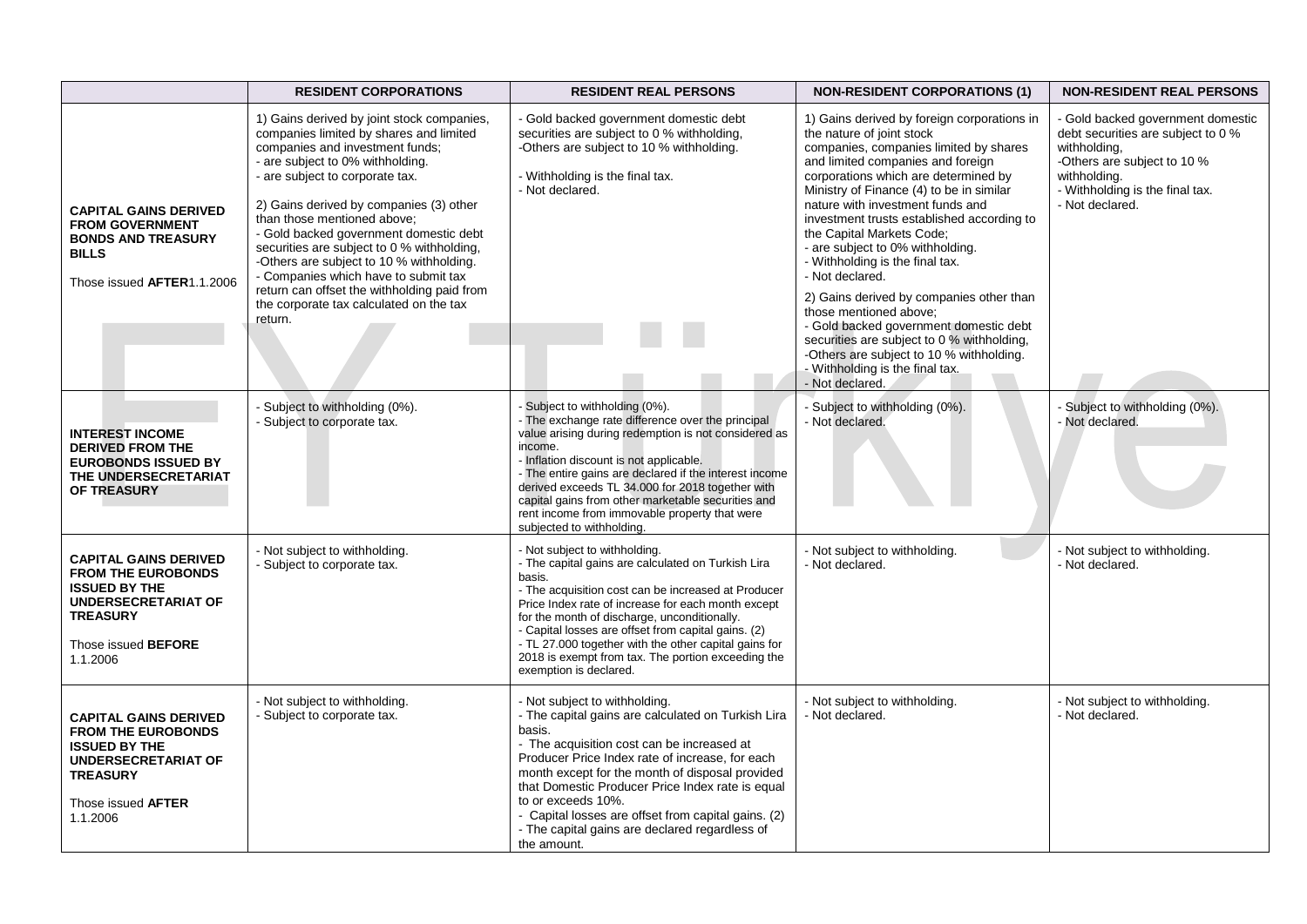|                                                                                                                                                                                | <b>RESIDENT CORPORATIONS</b>                                                                                                                                                                                                                                                                                                                                                                                                                                                                                                                                                                                                                                                                                                                                                                                                                                                                                                                                                                                                                                                                                                                                                                                                                 | <b>RESIDENT REAL PERSONS</b>                                                                                                                                                                                                                                                                                                                                                                                                                                                                                                                                                                                                                                                                                                                                                                                                                                                                                                                       | <b>NON-RESIDENT CORPORATIONS (1)</b>                                                                                                                                                                                                                                                                                                                                                                                                                                                                                                                                                                                                                                                                                                                                                                                                                                                                                                                                                                                                                                                                                                                                                                                                                                                                                                                                                                         | <b>NON-RESIDENT REAL PERSONS</b>                                                                                                                                                                                                                                                                                                                                                                                                                                                                                                                                                                                                                                                                                                                                                                                                                                                                                                                         |
|--------------------------------------------------------------------------------------------------------------------------------------------------------------------------------|----------------------------------------------------------------------------------------------------------------------------------------------------------------------------------------------------------------------------------------------------------------------------------------------------------------------------------------------------------------------------------------------------------------------------------------------------------------------------------------------------------------------------------------------------------------------------------------------------------------------------------------------------------------------------------------------------------------------------------------------------------------------------------------------------------------------------------------------------------------------------------------------------------------------------------------------------------------------------------------------------------------------------------------------------------------------------------------------------------------------------------------------------------------------------------------------------------------------------------------------|----------------------------------------------------------------------------------------------------------------------------------------------------------------------------------------------------------------------------------------------------------------------------------------------------------------------------------------------------------------------------------------------------------------------------------------------------------------------------------------------------------------------------------------------------------------------------------------------------------------------------------------------------------------------------------------------------------------------------------------------------------------------------------------------------------------------------------------------------------------------------------------------------------------------------------------------------|--------------------------------------------------------------------------------------------------------------------------------------------------------------------------------------------------------------------------------------------------------------------------------------------------------------------------------------------------------------------------------------------------------------------------------------------------------------------------------------------------------------------------------------------------------------------------------------------------------------------------------------------------------------------------------------------------------------------------------------------------------------------------------------------------------------------------------------------------------------------------------------------------------------------------------------------------------------------------------------------------------------------------------------------------------------------------------------------------------------------------------------------------------------------------------------------------------------------------------------------------------------------------------------------------------------------------------------------------------------------------------------------------------------|----------------------------------------------------------------------------------------------------------------------------------------------------------------------------------------------------------------------------------------------------------------------------------------------------------------------------------------------------------------------------------------------------------------------------------------------------------------------------------------------------------------------------------------------------------------------------------------------------------------------------------------------------------------------------------------------------------------------------------------------------------------------------------------------------------------------------------------------------------------------------------------------------------------------------------------------------------|
| <b>DIVIDEND INCOME</b><br><b>DERIVED</b><br><b>FROM PARTICIPATION</b><br><b>CERTIFICATES OF</b><br><b>MARKETABLE</b><br><b>SECURITIES</b><br><b>INVESTMENT</b><br><b>FUNDS</b> | 1) Income derived by joint stock companies,<br>companies limited by shares and limited<br>companies;<br>- is subject to 0% withholding.<br>- is subject to corporate tax.<br>2) Income derived by companies (3) other than<br>those mentioned above;<br>- Withholding is not applied over the gains derived<br>from the participation certificates of marketable<br>securities investment funds, at least 51% of whose<br>portfolio continuously consists of share certificates<br>traded in Istanbul Stock Exchange, if the<br>certificates are held for more than one year.<br>- 0% withholding is applied to the gains derived<br>from the participation certificates of share<br>certificate intensive funds at least 80% of whose<br>total fund value consists of the share certificates<br>traded in Istanbul Stock Exchange (excluding the<br>share certificates of marketable securities<br>investment trusts) on continuous basis<br>- Gains derived from the investment fund<br>participation certificates other than those<br>mentioned above are subject to 10% withholding.<br>- Companies which have to submit corporate tax<br>return can offset the withholding paid from the<br>corporate tax calculated on the tax return. | - Withholding is not applied over the<br>gains derived from the participation<br>certificates of marketable securities<br>investment funds, at least 51% of<br>whose portfolio continuously consists<br>of share certificates traded in<br>Istanbul Stock Exchange, if the<br>certificates are held for more than<br>one year. Such gains are not<br>declared either.<br>- 0% withholding is applied to the<br>gains derived from the participation<br>certificates of share certificate<br>intensive funds at least 80% of<br>whose total fund value consists of<br>the share certificates traded in<br>Istanbul Stock Exchange (excluding<br>the share certificates of marketable<br>securities investment trusts) on<br>continuous basis<br>- Gains derived from the investment<br>fund participation certificates other<br>than those mentioned above are<br>subject to 10% withholding.<br>- Withholding is the final tax.<br>- Not declared. | 1) Income derived by foreign corporations in the nature<br>of joint stock companies, companies limited by shares<br>and limited companies and foreign corporations which<br>are determined by Ministry of Finance to be in similar<br>nature with investment funds and investment trusts<br>established according to the Capital Markets Code (4);<br>- is subject to 0% withholding.<br>- Withholding is the final tax.<br>- Not declared.<br>2) Incomes derived by companies other than those<br>mentioned above;<br>- Withholding is not applied over the gains derived<br>from the participation certificates of marketable<br>securities investment funds, at least 51% of whose<br>portfolio continuously consists of share certificates<br>traded in Istanbul Stock Exchange, if the certificates<br>are held for more than one year<br>- 0% withholding is applied to the gains derived from<br>the participation certificates of share certificate<br>intensive funds at least 80% of whose total fund value<br>consists of the share certificates traded in Istanbul<br>Stock Exchange (excluding the share certificates of<br>marketable securities investment trusts) on continuous<br>basis<br>- Gains derived from the investment fund participation<br>certificates other than those mentioned above are<br>subject to 10% withholding.<br>- Withholding is the final tax.<br>- Not declared. | - Withholding is not applied over<br>the gains derived from the<br>participation certificates of<br>marketable securities investment<br>funds, at least 51% of whose<br>portfolio continuously consists of<br>share certificates traded in<br>Istanbul Stock Exchange, if the<br>certificates are held for more than<br>one year. Such gains are not<br>declared either.<br>- 0% withholding is applied to the<br>gains derived from the<br>participation certificates of share<br>certificate intensive funds at least<br>80% of whose total fund value<br>consists of the share certificates<br>traded in Istanbul Stock Exchange<br>(excluding the share certificates of<br>marketable securities investment<br>trusts) on continuous basis<br>- Gains derived from the<br>investment fund participation<br>certificates other than those<br>mentioned above are subject to<br>10% withholding.<br>- Withholding is the final tax.<br>- Not declared. |
| <b>CAPITAL GAINS</b><br><b>DERIVED</b><br><b>FROM PARTICIPATION</b><br><b>CERTIFICATES OF</b><br><b>STOCK</b><br><b>EXCHANGE</b><br><b>INVESTMENT</b><br><b>FUNDS</b>          | 1) Income derived by joint stock companies,<br>companies limited by shares and limited<br>companies and investment funds;<br>- is subject to 0% withholding.<br>- is subject to corporate tax.<br>2) Income derived by companies (3) other than<br>those mentioned above;<br>-0% withholding is applied to the gains derived<br>from the share certificate-intensive funds at least<br>80% of whose total fund value consists of the<br>share certificates traded in Istanbul Stock<br>Exchange (excluding the share certificates of<br>marketable securities investment trusts) on<br>continuous basis<br>- Those derived from other stock exchange<br>investment funds are subject to 10% withholding.<br>- Companies which have to submit tax return can<br>offset the withholding paid from the corporate tax<br>calculated on the tax return.                                                                                                                                                                                                                                                                                                                                                                                           | - 0% withholding is applied to the<br>gains derived from the share<br>certificate-intensive funds at least<br>80% of whose total fund value<br>consists of the share certificates<br>traded in Istanbul Stock Exchange<br>(excluding the share certificates of<br>marketable securities investment<br>trusts) on continuous basis<br>- Those derived from other stock<br>exchange investment funds are<br>subject to 10% withholding.<br>- Withholding is the final tax.<br>- Not declared.                                                                                                                                                                                                                                                                                                                                                                                                                                                        | 1) Income derived by foreign corporations in the nature<br>of joint stock companies, companies limited by shares<br>and limited companies and foreign corporations which<br>are determined by Ministry of Finance to be in similar<br>nature with investment funds and investment trusts<br>established according to the Capital Markets Code (4);<br>- is subject to 0% withholding.<br>- Withholding is the final tax.<br>- Not declared.<br>2) Incomes derived by companies other than those<br>mentioned above;<br>- 0% withholding is applied to the gains derived from<br>the share certificate-intensive funds at least 80% of<br>whose total fund value consists of the share<br>certificates traded in Istanbul Stock Exchange<br>(excluding the share certificates of marketable<br>securities investment trusts) on continuous basis<br>- Those derived from other stock exchange investment<br>funds are subject to 10% withholding.<br>- Withholding is the final tax.<br>- Not declared.                                                                                                                                                                                                                                                                                                                                                                                                       | 0% withholding is applied to the<br>gains derived from the share<br>certificate-intensive funds at least<br>80% of whose total fund value<br>consists of the share certificates<br>traded in Istanbul Stock Exchange<br>(excluding the share certificates of<br>marketable securities investment<br>trusts) on continuous basis<br>- Those derived from other stock<br>exchange investment funds are<br>subject to 10% withholding.<br>- Withholding is the final tax.<br>- Not declared.                                                                                                                                                                                                                                                                                                                                                                                                                                                                |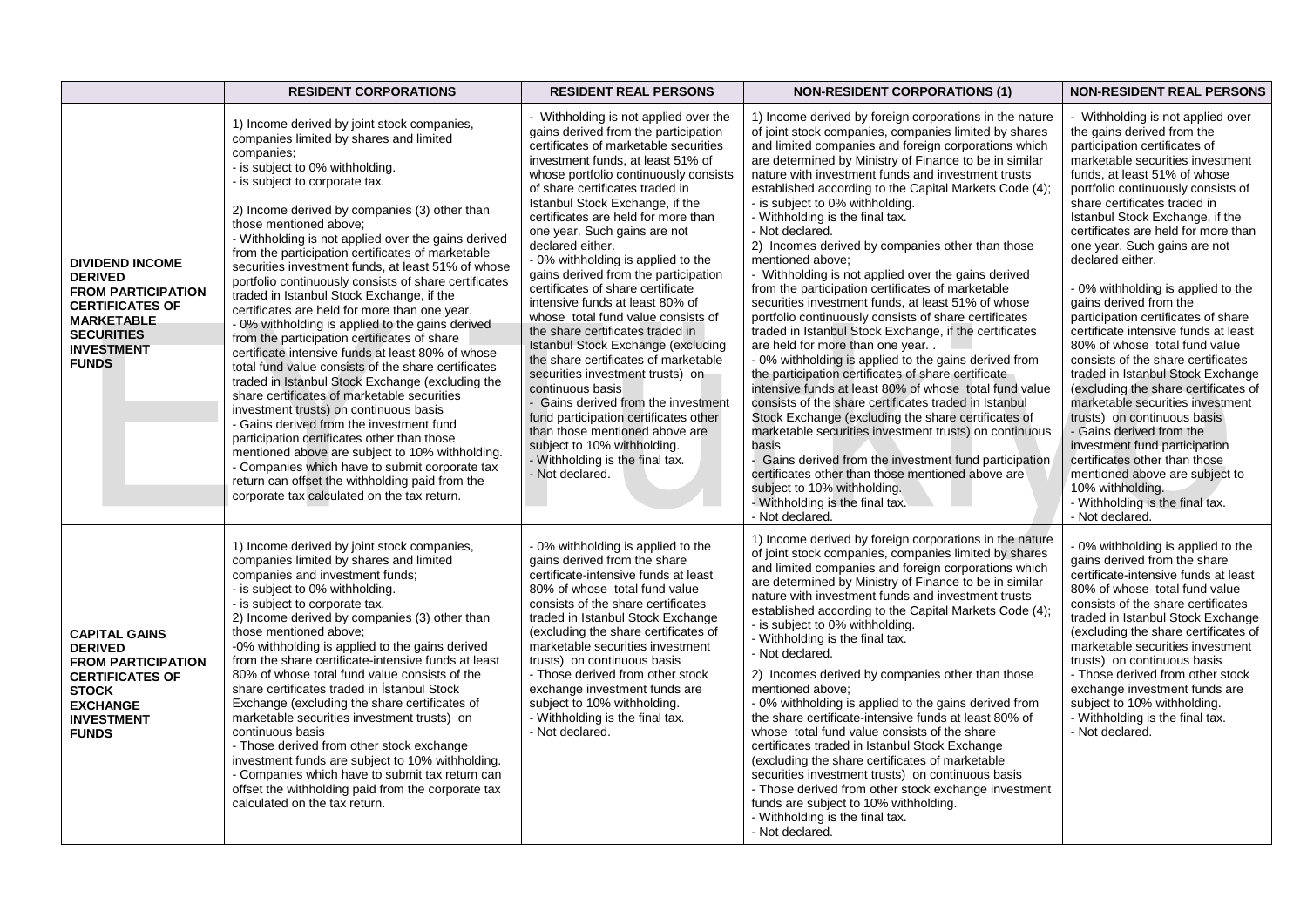|                                                                                                                                                                                                                       | <b>RESIDENT CORPORATIONS</b>                                                                                                                                                                                                                                                                                                                                                                                                                                                                                                                                                                                                                                                                                                                                                                                                                                                                                                                                                                                                                                                                                                                                                                                                                                       | <b>RESIDENT REAL PERSONS</b>                                                                                                                                                                                                                                                                                                                                                                                                                                                                                                                                                                                                                                                                                                                                                                                                                                             | <b>NON-RESIDENT CORPORATIONS (1)</b>                                                                                                                                                                                                                                                                                                                                                                                                                                                                                                                                                                                                                                                                                                                                                                                                                                                                                                                                                                                                                                                                                                                                                                                                                    | <b>NON-RESIDENT REAL PERSONS</b>                                                                                                                                                                                                                                                                                                                                                                                                                                                                                                                                                                                                                                                                                                                                                                                                                                                                     |
|-----------------------------------------------------------------------------------------------------------------------------------------------------------------------------------------------------------------------|--------------------------------------------------------------------------------------------------------------------------------------------------------------------------------------------------------------------------------------------------------------------------------------------------------------------------------------------------------------------------------------------------------------------------------------------------------------------------------------------------------------------------------------------------------------------------------------------------------------------------------------------------------------------------------------------------------------------------------------------------------------------------------------------------------------------------------------------------------------------------------------------------------------------------------------------------------------------------------------------------------------------------------------------------------------------------------------------------------------------------------------------------------------------------------------------------------------------------------------------------------------------|--------------------------------------------------------------------------------------------------------------------------------------------------------------------------------------------------------------------------------------------------------------------------------------------------------------------------------------------------------------------------------------------------------------------------------------------------------------------------------------------------------------------------------------------------------------------------------------------------------------------------------------------------------------------------------------------------------------------------------------------------------------------------------------------------------------------------------------------------------------------------|---------------------------------------------------------------------------------------------------------------------------------------------------------------------------------------------------------------------------------------------------------------------------------------------------------------------------------------------------------------------------------------------------------------------------------------------------------------------------------------------------------------------------------------------------------------------------------------------------------------------------------------------------------------------------------------------------------------------------------------------------------------------------------------------------------------------------------------------------------------------------------------------------------------------------------------------------------------------------------------------------------------------------------------------------------------------------------------------------------------------------------------------------------------------------------------------------------------------------------------------------------|------------------------------------------------------------------------------------------------------------------------------------------------------------------------------------------------------------------------------------------------------------------------------------------------------------------------------------------------------------------------------------------------------------------------------------------------------------------------------------------------------------------------------------------------------------------------------------------------------------------------------------------------------------------------------------------------------------------------------------------------------------------------------------------------------------------------------------------------------------------------------------------------------|
| <b>INTEREST INCOME</b><br><b>DERIVED FROM</b><br><b>PRIVATE SECTOR</b><br><b>BONDS</b><br>(BONDS, ASSET<br><b>BACKED</b><br><b>SECURITIES,</b><br><b>COMMERCIAL</b><br>PAPERS)<br>Those issued AFTER<br>1.1.2006      | 1) Among those issued in Turkey through the intermediation<br>of banks or intermediary institutions;<br>a) Interest income derived by joint stock companies,<br>companies limited by shares and limited companies and<br>investment funds;<br>- is subject to 0% withholding.<br>- is subject to corporate tax.<br>b) Interest income derived by companies (3) other than those<br>mentioned above:<br>- Subject to 10% withholding.<br>- Companies which have to submit tax return can offset the<br>withholding paid from the corporate tax calculated on the tax<br>return.<br>2) Interest income derived from those issued in Turkey<br>without the intermediation of banks or intermediary<br>institutions (except for those derived by banks or<br>intermediary institutions) is<br>subject to 10% withholding.<br>- Subject to corporate tax.<br>- The withholding paid is offset from the corporate tax<br>calculated on the tax return.<br>3) Interest income derived from the bonds issued by resident<br>corporations abroad is subject to withholding between 0%<br>and 10% (5) depending on the maturity date of the bond.<br>- Subject to corporate tax.<br>- The withholding paid is offset from the corporate tax<br>calculated on the tax return. | 1) Interest income derived from those<br>issued in Turkey;<br>- is subject to 10% withholding.<br>- Withholding is the final tax.<br>- Not declared.<br>2) Interest income derived from the<br>bonds issued by resident corporations<br>abroad in foreign currency is subject to<br>withholding between 0% and 10%<br>depending on the maturity date of the<br>bond.<br>- Capital exchange rate difference<br>emerging during redemption of bonds<br>issued in foreign currency is not<br>accepted as income.<br>- The entire gains are declared if the<br>interest income derived exceeds TL<br>34.000 for 2018 together with capital<br>gains from other marketable securities<br>and rent income from immovable<br>property that were subjected to<br>withholding.<br>- The withholding paid can be offset<br>from the corporate tax calculated on the<br>tax return. | 1) Among those issued in Turkey through the intermediation of<br>banks or intermediary<br>institutions;<br>a) Interest income derived by foreign corporations in the<br>nature of joint stock companies, companies limited by shares<br>and limited companies and foreign corporations which are<br>determined by Ministry of Finance to be in similar nature with<br>investment funds and<br>investment trusts established according to the Capital Markets<br>Code $(4)$ :<br>- is subject to 0% withholding.<br>- Withholding is the final tax.<br>- Not declared.<br>b) Interest income derived by companies other than those<br>mentioned above;<br>- is subject to 10% withholding.<br>- Withholding is the final tax.<br>- Not declared.<br>2) Interest income derived from bonds those issued in Turkey<br>without the intermediation of banks or intermediary institutions;<br>- is subject to 10% withholding.<br>- Withholding is the final tax.<br>- Not declared.<br>3) Interest income derived from the bonds issued by resident<br>corporations abroad is subject to withholding between 0% and<br>10% (5) depending on the maturity date of the bond.<br>- Withholding is the final tax.<br>Not declared.                               | 1) Interest income derived from those<br>issued in Turkey;<br>- is subject to 10% withholding.<br>- Withholding is the final tax.<br>- Not declared.<br>2) Interest income derived from the<br>bonds issued by resident corporations<br>abroad is subject to withholding<br>between 0% and 10% (5) depending on<br>the maturity date of the bond.<br>- Withholding is the final tax.<br>- Not declared.                                                                                                                                                                                                                                                                                                                                                                                                                                                                                              |
| <b>CAPITAL GAINS</b><br><b>DERIVED FROM</b><br><b>PRIVATE SECTOR</b><br><b>BONDS</b><br>(BONDS, ASSET<br><b>BACKED</b><br><b>SECURITIES.</b><br><b>COMMERCIAL</b><br><b>PAPERS)</b><br>Those issued AFTER<br>1.1.2006 | 1) Among those issued in Turkey through the<br>intermediation of banks or intermediary institutions;<br>a) Gains derived by joint stock companies, companies<br>limited by shares and limited companies and investment<br>funds:<br>- are subject to 0% withholding.<br>- are subject to corporate tax.<br>b) Gains derived by companies (3) other than those<br>mentioned above:<br>- are subject to 10% withholding.<br>- Companies which have to submit tax return can offset the<br>withholding paid from the corporate tax calculated on the tax<br>return.<br>2) Income derived from those issued without the<br>intermediation of banks or intermediary institutions;<br>- is not subject to withholding.<br>- is subject to corporate tax.<br>3) Income derived from bonds issued by resident<br>corporations abroad;<br>- Not subject to withholding.<br>- Subject to corporate tax.                                                                                                                                                                                                                                                                                                                                                                      | 1) Income derived from those issued in<br>Turkey through the intermediation of<br>banks or intermediary institutions;<br>- Subject to 10% withholding.<br>- Withholding is the final tax.<br>- Not declared.<br>2) Income derived from bonds issued<br>without the intermediation of banks or<br>intermediary institutions and bonds<br>issued by resident corporations abroad;<br>- is not subject to withholding.<br>- The capital gains are calculated on<br>Turkish Lira basis.<br>- The acquisition cost can be increased<br>at Producer Price Index rate of increase<br>for each month except for the month of<br>discharge, on condition that domestic<br>PPI increase rate is minimum 10%.<br>- Capital losses can be offset from<br>capital gains. (2)<br>- Declared regardless of the amount of<br>gain.                                                       | 1) Among those issued in Turkey through the intermediation of<br>banks or intermediary institutions;<br>a) Gains derived by foreign corporations in the nature of joint<br>stock companies, companies limited by shares and limited<br>companies and foreign corporations which are determined by<br>Ministry of Finance to be in similar nature with investment<br>funds and investment trusts established according to the<br>Capital Markets Code (4);<br>- are subject to 0% withholding.<br>- Withholding is the final tax.<br>- Not declared.<br>b) Gains derived by companies other than those mentioned<br>above;<br>- are subject to 10% withholding.<br>- Withholding is the final tax.<br>- Not declared.<br>2) Income derived in Turkey from those issued without the<br>intermediation of banks or intermediary institutions;<br>- is not subject to withholding.<br>- Income resulting from exchange rate difference is not subject<br>to taxation.<br>- is subject to corporate tax.<br>- The portion transferred to the headquarters remaining after<br>the corporate tax is subject to 15% withholding.<br>3) Income derived from bonds issued by resident corporations<br>abroad;<br>- Not subject to withholding.<br>- Not declared. | 1) Income derived from those issued in<br>Turkey through the intermediation of<br>banks or intermediary institutions;<br>- Subject to 10% withholding.<br>- Withholding is the final tax.<br>- Not declared.<br>2) Income derived in Turkey from those<br>issued without the intermediation of<br>banks or intermediary institutions;<br>- is not subject to withholding.<br>- The capital gains are calculated on<br>Turkish Lira basis.<br>- The acquisition cost can be increased<br>at Producer Price Index rate of increase<br>for each month except for the month of<br>discharge, on condition that domestic<br>PPI increase rate is minimum 10%.<br>- Capital losses are offset from capital<br>gains. (2)<br>- Declared regardless of the amount of<br>gain.<br>3) Income derived from bonds issued<br>by resident corporations abroad;<br>- Not subject to withholding.<br>- Not declared. |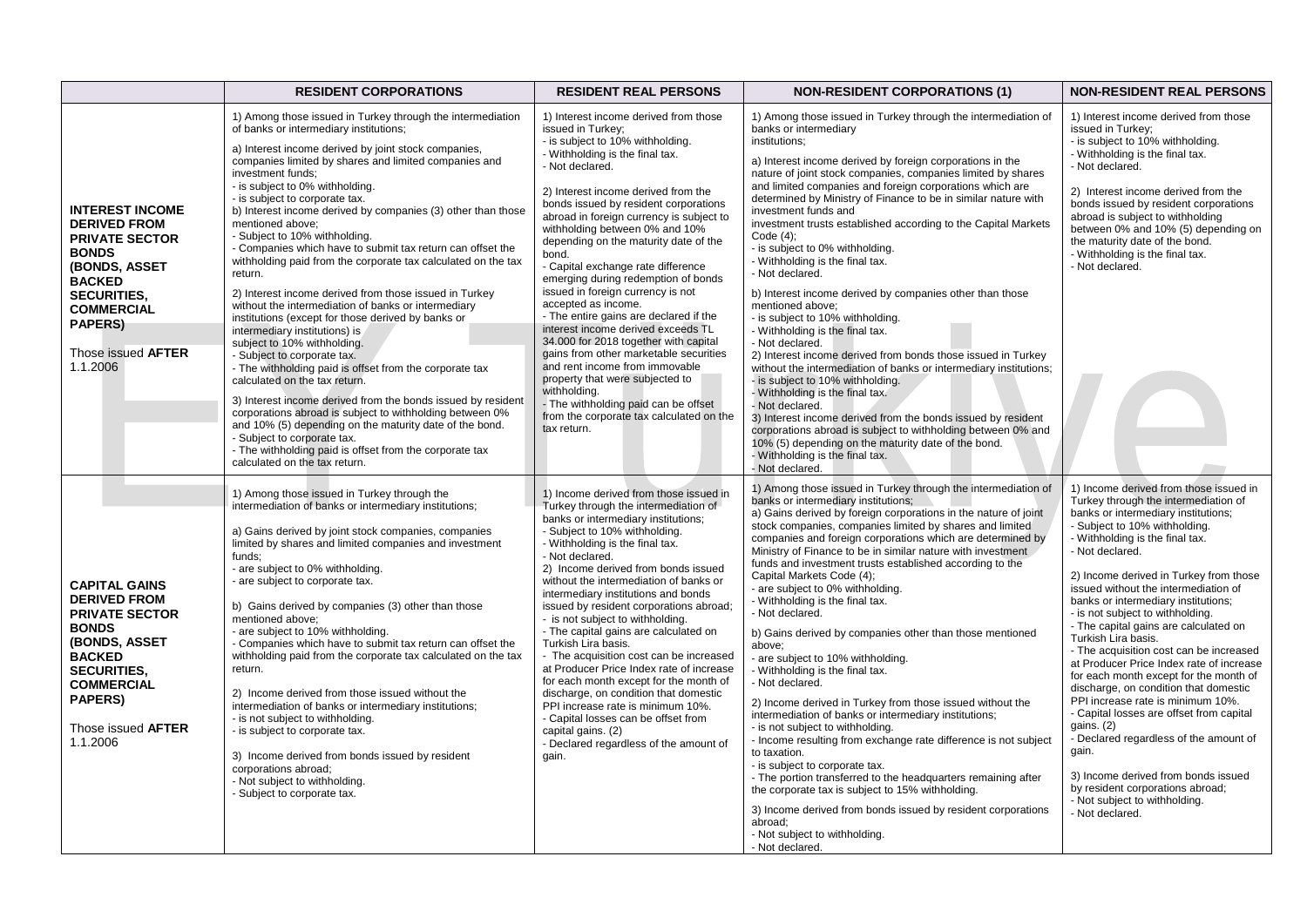|                                                                                                                                | <b>RESIDENT CORPORATIONS</b>                                                                                                                                                                                                                                                                                                                                                                                                                                                                                                                                                                                                                                                                                                                                                                                                                                                                                                                                                                                                                                                                                                                        | <b>RESIDENT REAL PERSONS</b>                                                                                                                                                                                                                                                                                                                                                                                                                                                                                                                                                                                                                                                                                                                                                                                                                                                                                                                                                                                                                                                                                                                                                                                                       | <b>NON-RESIDENT CORPORATIONS (1)</b>                                                                                                                                                                                                                                                                                                                                                                                                                                                                                                                                                                                                                                                                                                                                                                                                                                                                                                                                                                                                                                                                                                                                                                                            | <b>NON-RESIDENT REAL</b><br><b>PERSONS</b>                                                                                                                                                                                                                                                                                                                                                                                                                                                                                                                                                                                                                                                                                                                                           |
|--------------------------------------------------------------------------------------------------------------------------------|-----------------------------------------------------------------------------------------------------------------------------------------------------------------------------------------------------------------------------------------------------------------------------------------------------------------------------------------------------------------------------------------------------------------------------------------------------------------------------------------------------------------------------------------------------------------------------------------------------------------------------------------------------------------------------------------------------------------------------------------------------------------------------------------------------------------------------------------------------------------------------------------------------------------------------------------------------------------------------------------------------------------------------------------------------------------------------------------------------------------------------------------------------|------------------------------------------------------------------------------------------------------------------------------------------------------------------------------------------------------------------------------------------------------------------------------------------------------------------------------------------------------------------------------------------------------------------------------------------------------------------------------------------------------------------------------------------------------------------------------------------------------------------------------------------------------------------------------------------------------------------------------------------------------------------------------------------------------------------------------------------------------------------------------------------------------------------------------------------------------------------------------------------------------------------------------------------------------------------------------------------------------------------------------------------------------------------------------------------------------------------------------------|---------------------------------------------------------------------------------------------------------------------------------------------------------------------------------------------------------------------------------------------------------------------------------------------------------------------------------------------------------------------------------------------------------------------------------------------------------------------------------------------------------------------------------------------------------------------------------------------------------------------------------------------------------------------------------------------------------------------------------------------------------------------------------------------------------------------------------------------------------------------------------------------------------------------------------------------------------------------------------------------------------------------------------------------------------------------------------------------------------------------------------------------------------------------------------------------------------------------------------|--------------------------------------------------------------------------------------------------------------------------------------------------------------------------------------------------------------------------------------------------------------------------------------------------------------------------------------------------------------------------------------------------------------------------------------------------------------------------------------------------------------------------------------------------------------------------------------------------------------------------------------------------------------------------------------------------------------------------------------------------------------------------------------|
| <b>DIVIDEND INCOMES</b><br><b>DERIVED FROM LEASE</b><br><b>CERTIFICATES</b><br>(Issued by resident asset<br>leasing companies) | 1) Income derived by joint stock companies,<br>companies limited by shares and limited<br>companies and investment funds;<br>- is subject to 0% withholding.<br>- is subject to corporate tax.<br>2) Income derived by companies (3) other than<br>those mentioned above:<br>- Gold backed lease certificates issued by the<br>Asset Leasing Company of Undersecretariat of<br>Treasury (Hazine Müstesarlığı Varlık Kiralama<br>A.S.) are subject to 0 % withholding,<br>Others are subject to 10 % withholding.<br>- Companies which have to submit tax return<br>can offset the withholding paid from the<br>corporate tax calculated on the tax return.<br>3) Income derived from the lease certificates<br>issued abroad:<br>- Is subject to withholding between 0% and 10%<br>(5) depending on its maturity date.<br>- Income derived from lease certificates issued<br>by Asset Leasing Company of Undersecretariat<br>of Treasury (Hazine Müstesarlığı Varlık<br>Kiralama A.S.) is subject to 0% withholding.<br>- Subject to corporate tax.<br>- The withholding paid can be offset from the<br>corporate tax calculated on the tax return. | 1) Income derived from those issued in Turkey;<br>- Gold backed lease certificates issued by the Asset<br>Leasing Company of Undersecretariat of Treasury<br>(Hazine<br>Müsteşarlığı Varlık Kiralama A.Ş.) are subject to 0<br>% withholding,<br>Others are subject to 10 % withholding.<br>-Withholding is the final tax.<br>- Not declared.<br>2) Income derived from the lease<br>certificates issued abroad;<br>- Is subject to withholding between 0% and 10% (5)<br>depending on its maturity date.<br>- Income derived from lease certificates issued by<br>Asset Leasing Company of Undersecretariat of<br>Treasury (Hazine Müsteşarlığı Varlık Kiralama<br>A.S.) is subject to 0% withholding.<br>- The exchange rate difference over the principal<br>value arising during redemption of lease certificates<br>issued in foreign currency is not considered as<br>income.<br>- The entire income is declared if the interest<br>income derived exceeds TL 34.000 for 2018<br>together with capital gains from other marketable<br>securities and rent income from immovable property<br>that were subjected to withholding.<br>- The withholding paid can be offset from the<br>income tax calculated on the tax return. | 1) Gains derived by foreign corporations in the nature<br>of joint stock companies, companies limited by shares<br>and limited companies and foreign corporations which<br>are determined by Ministry of Finance to be in similar<br>nature with investment funds and investment trusts<br>established according to the Capital Markets Code<br>(4);<br>- are subject to 0% withholding.<br>- Withholding is the final tax.<br>- Not declared.<br>2) Gains derived by companies other than those<br>mentioned above;<br>- Gold backed lease certificates issued by the Asset<br>Leasing Company of Undersecretariat of Treasury<br>(Hazine Müsteşarlığı Varlık Kiralama A.Ş.) are subject<br>to 0 % withholding,<br>-Others are subject to 10 % withholding.<br>- Withholding is the final tax.<br>- Not declared.<br>3) Income derived from the lease certificates<br>issued abroad:<br>- Is subject to withholding between 0% and 10% (5)<br>depending on its maturity date.<br>- Income derived from lease certificates issued by<br>Asset Leasing Company of Undersecretariat of<br>Treasury (Hazine Müsteşarlığı Varlık Kiralama A.Ş.)<br>is subject to 0% withholding.<br>- Withholding is the final tax. - Not declared. | 1) Income derived from those<br>issued in Turkey:<br>- Gold backed lease certificates<br>issued by the Asset Leasing<br>Company of Undersecretariat of<br>Treasury (Hazine<br>Müsteşarlığı Varlık Kiralama A.Ş.)<br>are subject to 0 % withholding,<br>-Others are subject to 10 %<br>withholding.<br>- Withholding is the final tax.<br>- Not declared.<br>2) Income derived from the lease<br>certificates issued abroad;<br>- Is subject to withholding between<br>0% and 10% (5) depending on its<br>maturity date.<br>- Income derived from lease<br>certificates issued by Asset<br>Leasing Company of<br>Undersecretariat of Treasury<br>(Hazine Müsteşarlığı Varlık<br>Kiralama A.Ş.) is subject to 0%<br>withholding.<br>- Withholding is the final tax.<br>- Not declared. |
| <b>CAPITAL GAINS DERIVED</b><br><b>FROM LEASE</b><br><b>CERTIFICATES</b><br>(Issued by resident asset<br>leasing companies)    | 1) Gains derived by joint stock companies,<br>companies limited by shares and limited<br>companies and investment funds;<br>- are subject to 0% withholding.<br>- are subject to corporate tax.<br>2) Gains derived by companies (3) other than<br>those mentioned above;<br>Gold backed lease certificates issued by the<br>Asset Leasing Company of Undersecretariat of<br>Treasury (Hazine Müsteşarlığı Varlık Kiralama<br>A.S.) are subject to 0 % withholding<br>- Others are subject to 10 % withholding.<br>- Companies which have to submit tax return<br>can offset the withholding paid from the<br>corporate tax calculated on the tax return.<br>3) Incomes from those issued abroad (including<br>those issued by the Undersecretariat of<br>Treasury);<br>- Not subject to withholding.<br>- Subject to corporate tax.                                                                                                                                                                                                                                                                                                                | 1) Gain derived from those issued in Turkey;<br>Gold backed lease certificates issued by the Asset<br>Leasing Company of Undersecretariat of Treasury<br>(Hazine Müstesarlığı Varlık Kiralama A.S.) are<br>subject to 0 % withholding<br>- Others are subject to 10 % withholding.<br>- Withholding is the final tax.<br>- Not declared.<br>2) Gains from those issued abroad (including those<br>issued by the Undersecretariat of Treasury);<br>- Not subject to withholding.<br>- The capital gains are calculated on Turkish Lira<br>basis.<br>- The acquisition cost can be increased at<br>Producer Price Index rate of increase for each<br>month except for the month of discharge, on<br>condition that domestic PPI increase rate is<br>minimum 10%.<br>- Capital losses can be offset from capital gains. (2)<br>- Declared regardless of the amount of gain.                                                                                                                                                                                                                                                                                                                                                           | 1) Gains derived by foreign corporations in the nature<br>of joint stock companies, companies limited by shares<br>and limited companies and foreign corporations which<br>are determined by Ministry of Finance to be in similar<br>nature with investment funds and investment trusts<br>established according to the Capital Markets Code<br>(4);<br>- are subject to 0% withholding.<br>- Withholding is the final tax.<br>- Not declared.<br>2) Gains derived by companies other than those<br>mentioned above:<br>Gold backed lease certificates issued by the Asset<br>Leasing Company of Undersecretariat of Treasury<br>(Hazine Müsteşarlığı Varlık Kiralama A.Ş.) are subject<br>to 0 % withholding<br>- Others are subject to 10 % withholding.<br>- Withholding is the final tax.<br>- Not declared.<br>3) Gains derived from the lease certificates issued<br>abroad (including those issued by the<br>Undersecretariat of Treasury);<br>- are not subject to withholding. - Not declared.                                                                                                                                                                                                                         | 1) Gain derived from those<br>issued in Turkey;<br>Gold backed lease certificates<br>issued by the Asset Leasing<br>Company of Undersecretariat of<br>Treasury (Hazine Müsteşarlığı<br>Varlık Kiralama A.Ş.) are subject to<br>0 % withholding<br>- Others are subject to 10 %<br>withholding.<br>- Withholding is the final tax.<br>- Not declared.<br>2) Gains from those issued<br>abroad<br>(including those issued by the<br>Undersecretariat of Treasury);<br>- Not subject to withholding.<br>- Not declared.                                                                                                                                                                                                                                                                 |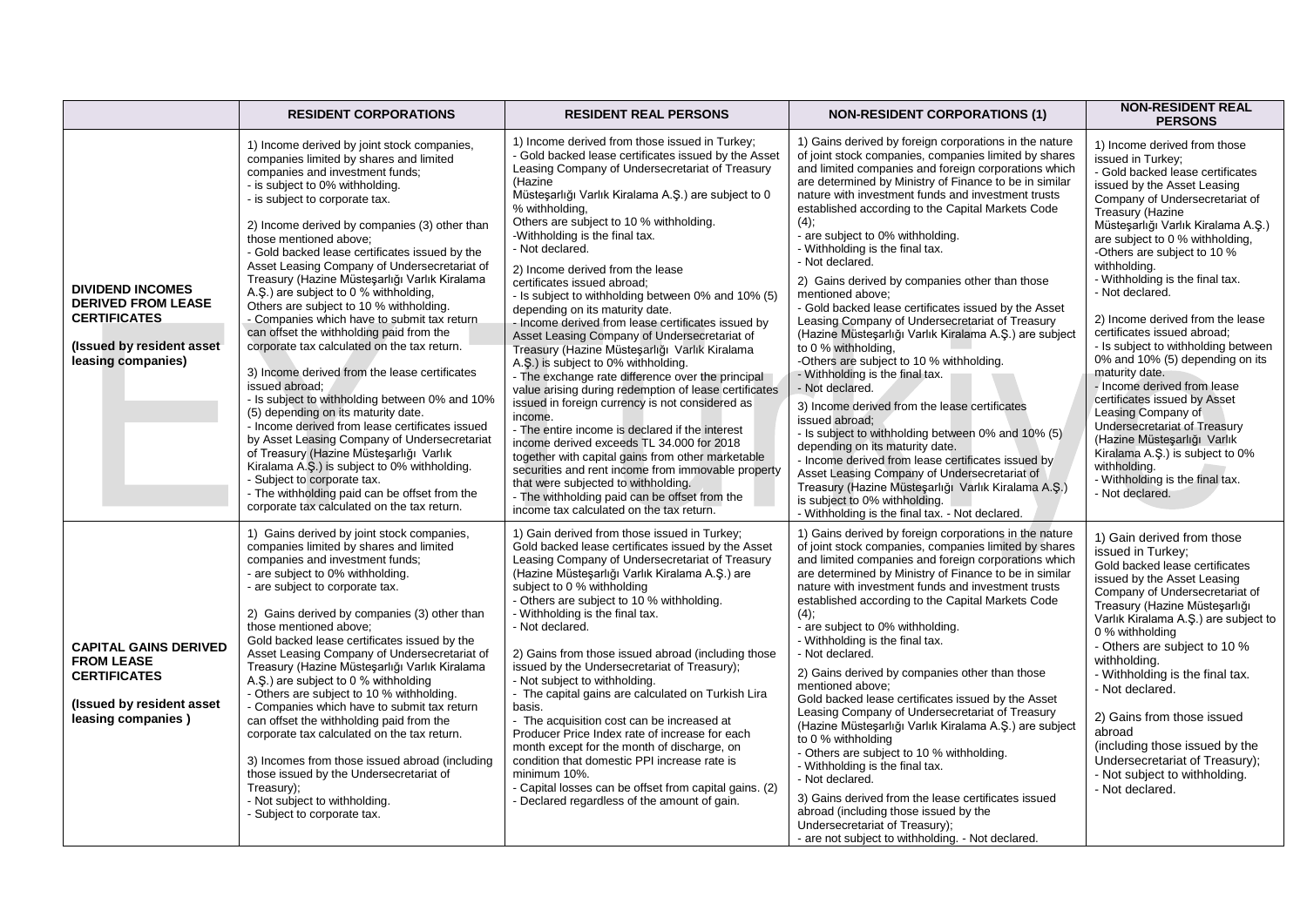|                                                                       | <b>RESIDENT CORPORATIONS</b>                                                                                                                                                                                                                                                                                                                                                                                                                                                                                                                                                                                                                                                                                                                                                                                                                                                                                                                                                                                                                                                                                                                                                                                                                                                                                                                                                                                                                                                                                                                                                               | <b>RESIDENT REAL PERSONS</b>                                                                                                                                                                                                                                                                                                                                                                                                                                                                                                                                                                                                                                                                                                                                                                                                                                                                                                                                                                                                                                                                                                                                                                                                                                                                                        | <b>NON-RESIDENT CORPORATIONS (1)</b>                                                                                                                                                                                                                                                                                                                                                                                                                                                                                                                                                                                                                                                                                                                                                                                                                                                                                                                                                                                                                                                                                                                                                                                                                                                   | <b>NON-RESIDENT REAL PERSONS</b>                                                                                                                                                                                                                                                                                                                                                                                                                                                                                                                                                                                                                                                                                                                                                                                                                                                                                                                                                                                                                                                                                                                                                                                                                                                                                         |
|-----------------------------------------------------------------------|--------------------------------------------------------------------------------------------------------------------------------------------------------------------------------------------------------------------------------------------------------------------------------------------------------------------------------------------------------------------------------------------------------------------------------------------------------------------------------------------------------------------------------------------------------------------------------------------------------------------------------------------------------------------------------------------------------------------------------------------------------------------------------------------------------------------------------------------------------------------------------------------------------------------------------------------------------------------------------------------------------------------------------------------------------------------------------------------------------------------------------------------------------------------------------------------------------------------------------------------------------------------------------------------------------------------------------------------------------------------------------------------------------------------------------------------------------------------------------------------------------------------------------------------------------------------------------------------|---------------------------------------------------------------------------------------------------------------------------------------------------------------------------------------------------------------------------------------------------------------------------------------------------------------------------------------------------------------------------------------------------------------------------------------------------------------------------------------------------------------------------------------------------------------------------------------------------------------------------------------------------------------------------------------------------------------------------------------------------------------------------------------------------------------------------------------------------------------------------------------------------------------------------------------------------------------------------------------------------------------------------------------------------------------------------------------------------------------------------------------------------------------------------------------------------------------------------------------------------------------------------------------------------------------------|----------------------------------------------------------------------------------------------------------------------------------------------------------------------------------------------------------------------------------------------------------------------------------------------------------------------------------------------------------------------------------------------------------------------------------------------------------------------------------------------------------------------------------------------------------------------------------------------------------------------------------------------------------------------------------------------------------------------------------------------------------------------------------------------------------------------------------------------------------------------------------------------------------------------------------------------------------------------------------------------------------------------------------------------------------------------------------------------------------------------------------------------------------------------------------------------------------------------------------------------------------------------------------------|--------------------------------------------------------------------------------------------------------------------------------------------------------------------------------------------------------------------------------------------------------------------------------------------------------------------------------------------------------------------------------------------------------------------------------------------------------------------------------------------------------------------------------------------------------------------------------------------------------------------------------------------------------------------------------------------------------------------------------------------------------------------------------------------------------------------------------------------------------------------------------------------------------------------------------------------------------------------------------------------------------------------------------------------------------------------------------------------------------------------------------------------------------------------------------------------------------------------------------------------------------------------------------------------------------------------------|
| <b>REPO GAINS</b>                                                     | - Subject to 15% withholding.<br>- Subject to corporate tax.<br>- The withholding paid is offset from the<br>corporate tax calculated on the return.                                                                                                                                                                                                                                                                                                                                                                                                                                                                                                                                                                                                                                                                                                                                                                                                                                                                                                                                                                                                                                                                                                                                                                                                                                                                                                                                                                                                                                       | - Subject to 15% withholding.<br>- Withholding is the final tax.<br>- Not declared.                                                                                                                                                                                                                                                                                                                                                                                                                                                                                                                                                                                                                                                                                                                                                                                                                                                                                                                                                                                                                                                                                                                                                                                                                                 | - Subject to 15% withholding.<br>- Withholding is the final tax.<br>- Not declared.                                                                                                                                                                                                                                                                                                                                                                                                                                                                                                                                                                                                                                                                                                                                                                                                                                                                                                                                                                                                                                                                                                                                                                                                    | - Subject to 15% withholding.<br>- Withholding is the final tax.<br>- Not declared.                                                                                                                                                                                                                                                                                                                                                                                                                                                                                                                                                                                                                                                                                                                                                                                                                                                                                                                                                                                                                                                                                                                                                                                                                                      |
| <b>DEPOSIT INTEREST</b><br><b>INCOME</b><br>(TL and Foreign Currency) | 1) Regarding the accounts which are opened<br>or whose maturity term is renewed as of<br>02.01.2013;<br>a. Interests applied to foreign currency deposit<br>accounts shall be subject to:<br>- 18% withholding for maturity term up to 6<br>months (including 6 months),<br>- 15% withholding for maturity term up to 1<br>year (including 1 year),<br>- 13% withholding for maturity term longer<br>than 1 year,<br>b. Turkish Lira deposit interests shall be<br>subject to;<br>- 15% withholding for maturity term up to 6<br>months (including 6 months),<br>- 12% withholding for maturity term up to 1<br>year (including 1 year),<br>- 10% withholding for maturity term longer<br>than 1 year,<br>2) Starting from 02.01.2013; interests applied<br>to foreign currency demand deposit accounts<br>are subject to 18% withholding, while Turkish<br>Lira demand deposit interests are subject to<br>15% withholding,<br>3) Interests applied to the deposit accounts<br>opened before 02.01.2013 shall be subject to<br>15% withholding (regardless of the maturity<br>term or type of foreign currency).<br>- The above withholding rates shall also apply<br>to the dividends paid by participation banks in<br>return for participation accounts.<br>- Interests applied to the interbank deposits<br>and the interests applied to the intermediary<br>institutions' own moneys evaluated on the<br>money market are not subject to withholding.<br>- Subject to corporate tax.<br>- The withholding paid can be offset from the<br>corporate tax calculated on the tax return. | 1) Regarding the accounts which are<br>opened or whose maturity term is<br>renewed as of 02.01.2013;<br>a. Interests applied to foreign<br>currency deposit accounts shall be<br>subject to:<br>- 18% withholding for maturity term up<br>to 6 months (including 6 months),<br>- 15% withholding for maturity term up<br>to 1 year (including 1 year),<br>- 13% withholding for maturity term<br>longer than 1 year,<br>b. Turkish Lira deposit interests shall<br>be subject to;<br>- 15% withholding for maturity term up<br>to 6 months (including 6 months),<br>- 12% withholding for maturity term up<br>to 1 year (including 1 year),<br>- 10% withholding for maturity term<br>longer than 1 year,<br>2) Starting from 02.01.2013; interests<br>applied to foreign currency demand<br>deposit accounts are subject to 18%<br>withholding, while Turkish Lira demand<br>deposit interests are subject to 15%<br>withholding,<br>3) Interests applied to the deposit<br>accounts opened before 02.01.2013<br>are subject to 15% withholding<br>(regardless of the maturity term or type<br>of foreign currency).<br>- The above withholding rates also<br>apply to the dividends paid by<br>participation banks in return for<br>participation accounts.<br>- Withholding is the final tax.<br>- Not declared. | 1) Regarding the accounts which are opened or<br>whose maturity term is renewed as of 02.01.2013;<br>a. Interests applied to foreign currency deposit<br>accounts are subject to;<br>- 18% withholding for maturity term up to 6 months<br>(including 6 months),<br>- 15% withholding for maturity term up to 1 year<br>(including 1 year),<br>- 13% withholding for maturity term longer than 1<br>year,<br>b. Turkish Lira deposit interests are subject to;<br>- 15% withholding for maturity term up to 6 months<br>(including 6 months),<br>- 12% withholding for maturity term up to 1 year<br>(including 1 year),<br>- 10% withholding for maturity term longer than 1<br>year,<br>2) Starting from 02.01.2013; interests applied to<br>foreign currency demand deposit accounts are<br>subject to 18% withholding, while Turkish Lira<br>demand deposit interests aresubject to 15%<br>withholding,<br>3) Interests applied to the deposit accounts opened<br>before 02.01.2013 are subject to 15% withholding<br>(regardless of the maturity term or type of foreign<br>currency).<br>- The above withholding rates also apply to the<br>dividends paid by participation banks in return for<br>participation accounts.<br>- Withholding is the final tax.<br>- Not declared. | 1) Regarding the accounts which<br>are opened or whose maturity<br>term is renewed as of $02.01.2013$ ;<br>a. Interests applied to foreign<br>currency deposit accounts are<br>subject to:<br>- 18% withholding for maturity term<br>up to 6 months (including 6<br>months).<br>- 15% withholding for maturity term<br>up to 1 year (including 1 year),<br>- 13% withholding for maturity term<br>longer than 1 year,<br>b. Turkish Lira deposit interests<br>are subject to;<br>- 15% withholding for maturity term<br>up to 6 months (including 6<br>months).<br>- 12% withholding for maturity term<br>up to 1 year (including 1 year),<br>- 10% withholding for maturity term<br>longer than 1 year,<br>2) Starting from 02.01.2013;<br>interests applied to foreign<br>currency demand deposit<br>accounts are subject to 18%<br>withholding, while Turkish Lira<br>demand deposit interests are<br>subject to 15% withholding,<br>3) Interests applied to the deposit<br>accounts opened before<br>02.01.2013 are subject to 15%<br>withholding (regardless of the<br>maturity term or type of foreign<br>currency).<br>- The above withholding rates<br>also apply to the dividends paid by<br>participation banks in return for<br>participation accounts.<br>- Withholding is the final tax.<br>- Not declared. |